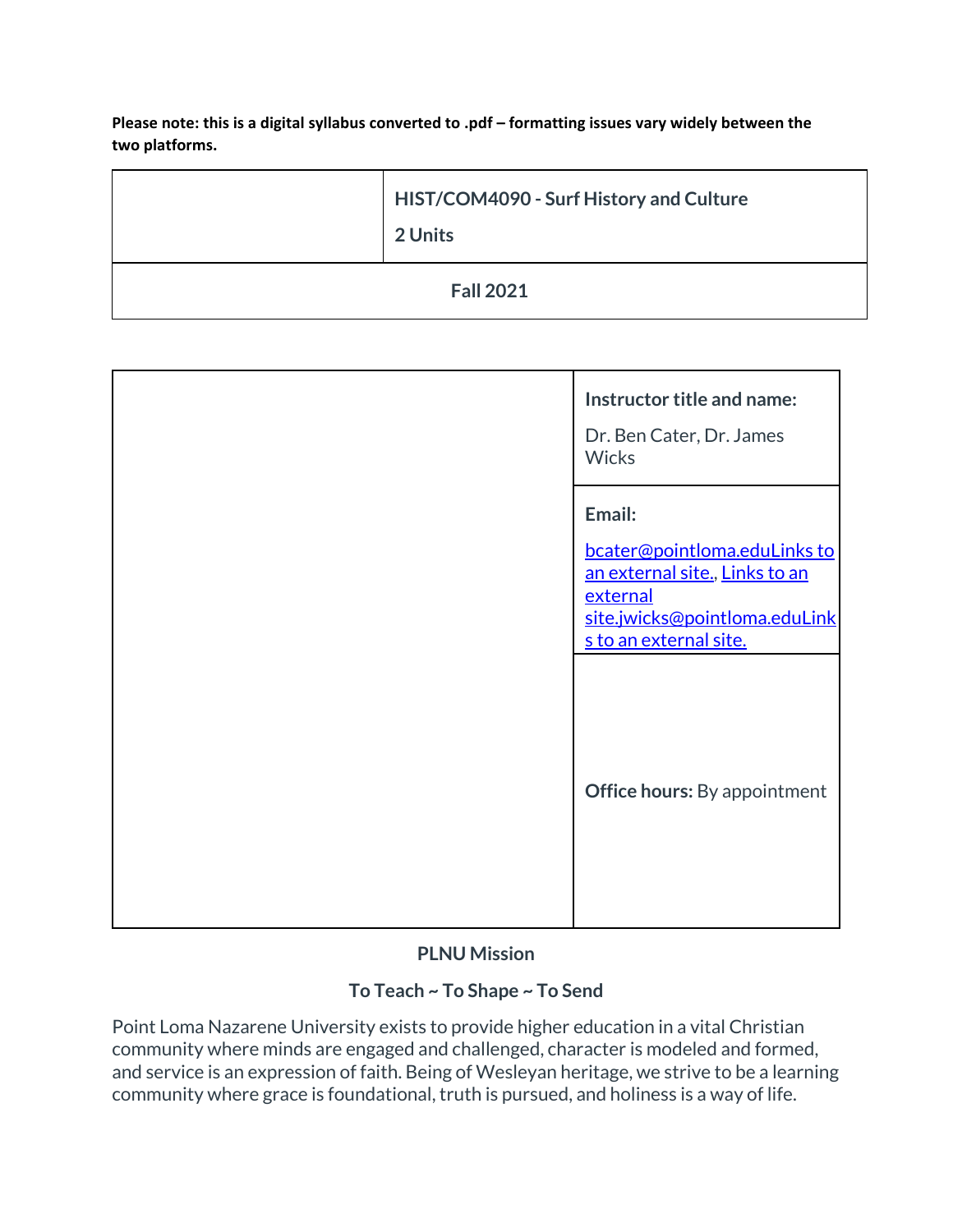# **HEALTH AND SAFETY UPDATE**

It is expected that all students will abide by the health and safety standards set by the university. Here is a link to the most current Health and Safety Guidelines.

### **COURSE DESCRIPTION**

This course introduces students to the history and culture of surfing from the late nineteenth century to the present. It explores the origin and evolution of riding waves as it developed in Polynesia before spreading to Southern California, Australia and beyond to become a global cultural phenomenon. Readings, films, and discussions will concentrate on the key people, places, ideas, and events that precipitated, embodied, or reflected changes in surfing. Since the history and culture of wave riding is rich and broad enough to constitute a major course of study, this class serves only to introduce students to a vast ocean of knowledge. Our hope is that you will wade in, paddle out and catch a few waves, not just now but for the rest of your lives.

# **COURSE LEARNING OUTCOMES**

- 1. Analyze significant primary texts concerning surf history and culture from pre-history to the 1900s. [See RQ assignments]
- 2. Evaluate and articulate the diversity of human experience across this range of historical periods.
- 3. Use a historical perspective to understand the world today and address contemporary problems/issues.
- 4. Critically evaluate several of the major beliefs, ideologies, and values that have influenced the modern world.
- 5. Assess your own culture within the context of the process of globalization since 1800.
- 6. Examine historical developments with a particular emphasis on values and ethical choices, in light of being global citizens.
- 7. GELO 2(c): Demonstrate an understanding of the complex issues faced by diverse groups in global and/or cross-cultural contexts.
- 8. Closely read (comprehension, analysis) and critically analyze (analysis) texts in their original languages and/or in translation.
- 9. Recall (knowledge), identify (knowledge), and use (application) fundamental concepts of film study to read and discuss films
	- 1. Standard film terminology
	- 2. Modes/genres of film
	- 3. Elements of film genres
	- 4. Film periods (dates, writers, characteristics, and important developments)
	- 5. Contemporary critical approaches
	- 6. Extra-film research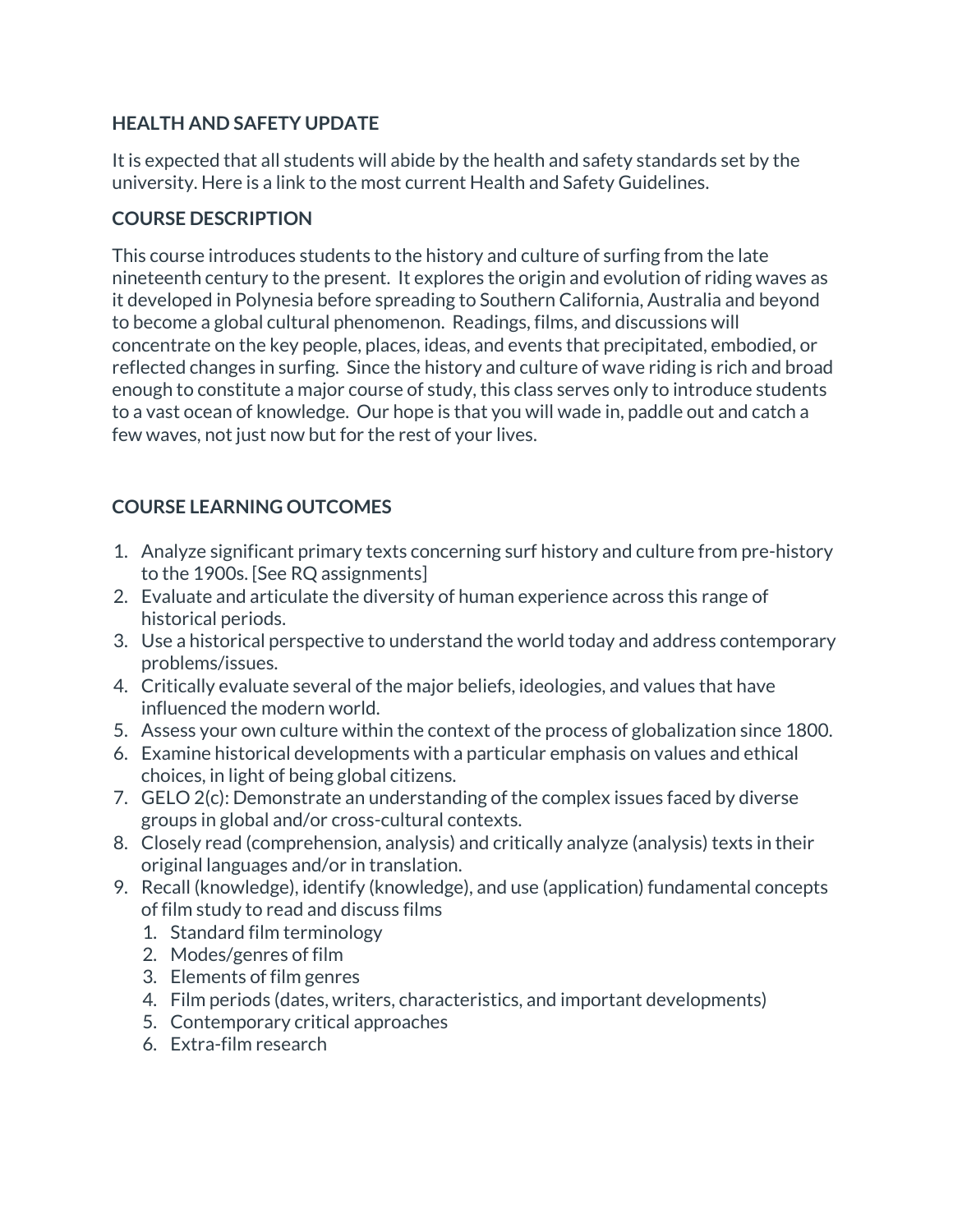10.Analyze (analysis) the social, cultural, ethnic, gendered, and/or historical contexts of the works and their authors, and connect (synthesis, evaluation) the texts with their own lives.

#### **REQUIRED TEXTS AND RECOMMENDED STUDY RESOURCES**

Kreeft, I Surf, Therefore I Am (ISBN: 9781587313776

Warshaw, Zero Break (ISBN: 9780156029537)

#### **COURSE CREDIT HOUR INFORMATION**

In the interest of providing sufficient time to accomplish the stated Course Learning Outcomes, this class meets the PLNU credit hour policy for a 2 unit class delivered over 15 weeks. It is anticipated that students will spend a minimum of 37.5 participation hours per credit hour on their coursework. For this course, students will spend an estimated 75 total hours meeting the course learning outcomes. The time estimations are provided in the Canvas modules.

#### **ASSESSMENT AND GRADING**

Student grades will be posted in the Canvas grade book no later than midnight on Tuesday of each week beginning in Week Two of this course. It is important to read the comments posted in the grade book as these comments are intended to help students improve their work. Final grades will be posted within one week of the end of the class. Grades will be based on the following:

| A 94-100      | l B+ 87-89    | $C+77-79$           | $ID+67-69$    | $F$ Less than 59 |
|---------------|---------------|---------------------|---------------|------------------|
| $A - 90 - 93$ | B 84-86       | $\mathsf{IC}$ 74-76 | $ D 64-66 $   |                  |
|               | $B - 80 - 83$ | $C - 70-73$         | $D - 60 - 63$ |                  |

#### **Standard Grade Scale Based on Percentages**

| Participation           | 25 pts        |  |
|-------------------------|---------------|--|
| <b>Reading Response</b> | 25 pts        |  |
| Midterm Exam            | 100 pts total |  |
| <b>Final Exam</b>       | 100 pts total |  |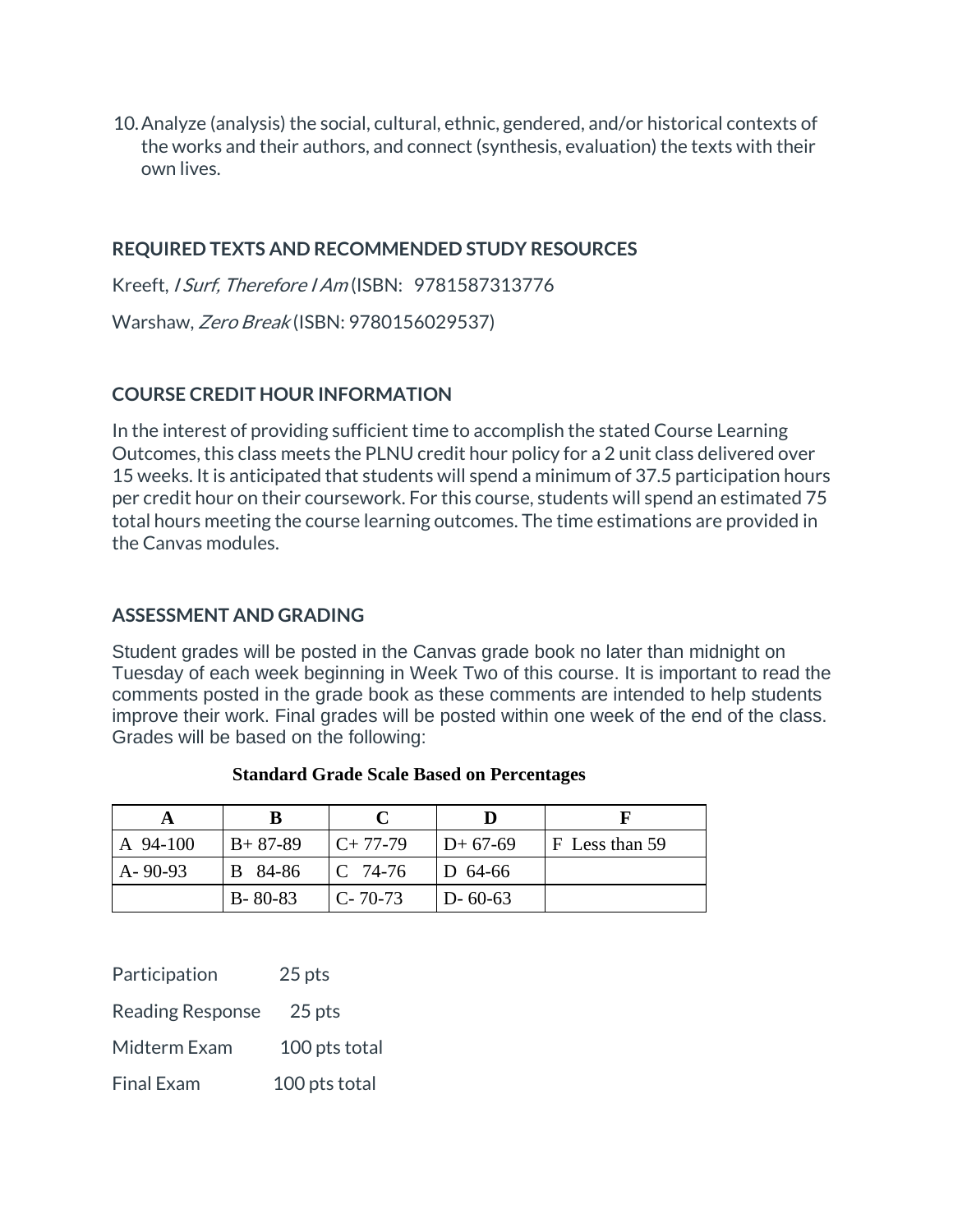# **STATE AUTHORIZATION**

State authorization is a formal determination by a state that Point Loma Nazarene University is approved to conduct activities regulated by that state. In certain states outside California, Point Loma Nazarene University is not authorized to enroll online (distance education) students. If a student moves to another state after admission to the program and/or enrollment in an online course, continuation within the program and/or course will depend on whether Point Loma Nazarene University is authorized to offer distance education courses in that state. It is the student's responsibility to notify the institution of any change in his or her physical location. Refer to the map on [State](https://www.pointloma.edu/offices/office-institutional-effectiveness-research/disclosures)  [Authorization](https://www.pointloma.edu/offices/office-institutional-effectiveness-research/disclosures) to view which states allow online (distance education) outside of California.

### **ASSIGNMENTS**

Students are expected to participate in class discussions. Participation is a type of assignment that requires students to share their thoughts in discussions, as well as look alert and pay attention when other people are speaking. The primary written assignment for the first half of this course is a review of Peter Kreeft's *I Surf, Therefore I Am*. More than a summary of contents, the review should provide a thematic analysis of the book's contents, strengths, weaknesses, and possible suggestions for improvement. The review should include direct quotations, paraphrases, and other details that demonstrate your deep understanding of the reading. It should range from 2-4 pages in length, be typed, double-spaced, and in 12 pt. font. Reviews will each count for 25 points. The Midterm Exam will take place during the eighth week of class, cover the major themes and details of the course, and count for the majority of points. Details on the form and content TBA.

#### **INCOMPLETES AND LATE ASSIGNMENTS**

Incomplete work can be completed and resubmitted for reduced credit (5% off) within one day of its original due date. Late work can be submitted for reduced credit (5% off each day) until two days of the original date; after that, it counts as an incomplete.

#### **FINAL EXAM POLICY**

Successful completion of this class requires taking the final exam on its scheduled day. No requests for early examinations or alternative days will be approved.

# **PLNU COPYRIGHT POLICY**

Point Loma Nazarene University, as a non-profit educational institution, is entitled by law to use materials protected by the US Copyright Act for classroom education. Any use of those materials outside the class may violate the law.

# **PLNU ACADEMIC HONESTY POLICY**

Students should demonstrate academic honesty by doing original work and by giving appropriate credit to the ideas of others. Academic dishonesty is the act of presenting information, ideas, and/or concepts as one's own when in reality they are the results of another person's creativity and effort. A faculty member who believes a situation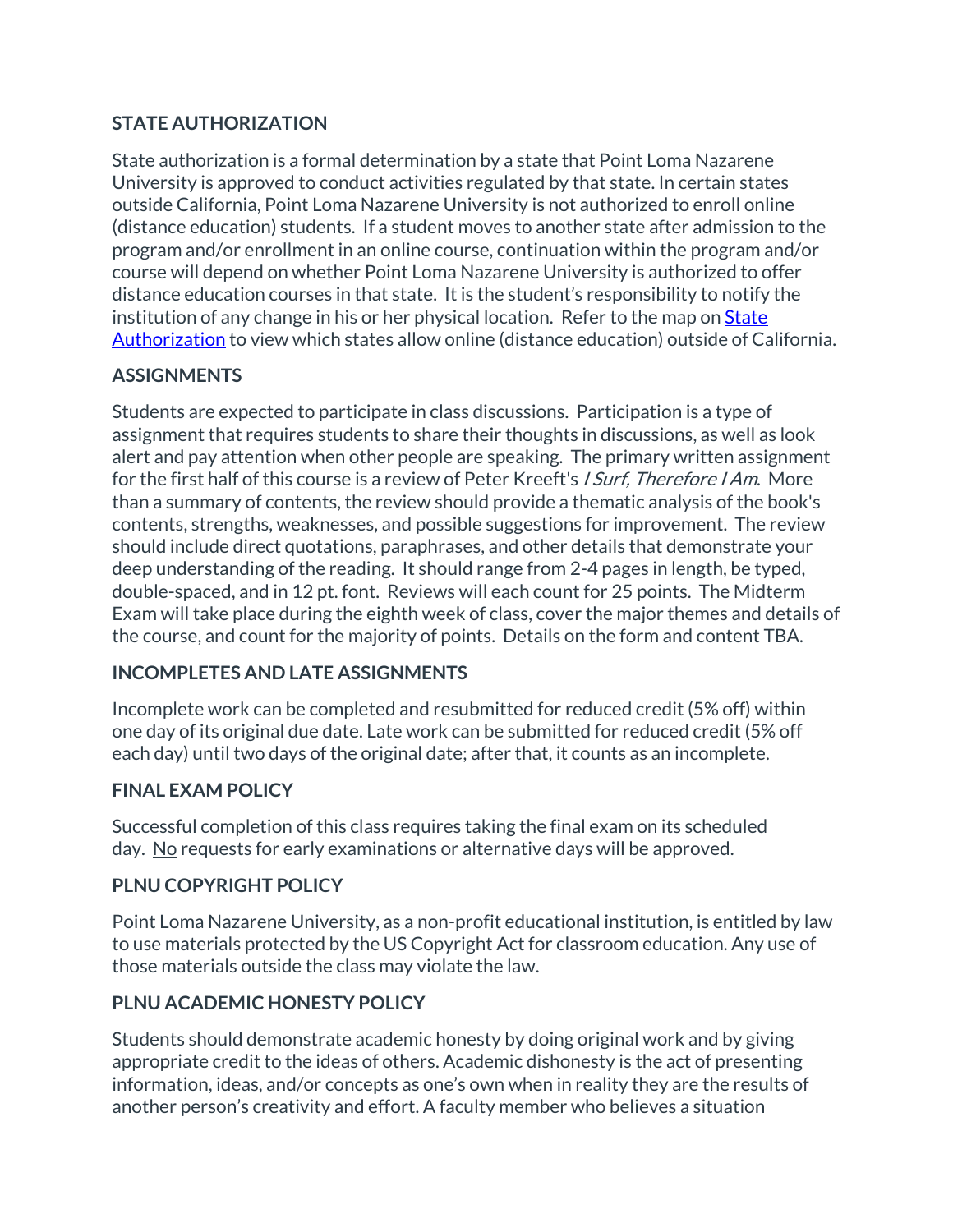involving academic dishonesty has been detected may assign a failing grade for that assignment or examination, or, depending on the seriousness of the offense, for the course. Faculty should follow and students may appeal using the procedure in the university Catalog. See [Academic PoliciesLinks](http://catalog.pointloma.edu/content.php?catoid=18&navoid=1278) to an external site. for definitions of kinds of academic dishonesty and for further policy information.

# **PLNU ACADEMIC ACCOMMODATIONS POLICY**

While all students are expected to meet the minimum standards for completion of this course as established by the instructor, students with disabilities may require academic adjustments, modifications or auxiliary aids/services. At Point Loma Nazarene University (PLNU), these students are requested to register with the Disability Resource Center (DRC), located in the Bond Academic Center. [\(DRC@pointloma.eduLinks](https://mail.google.com/mail/?view=cm&fs=1&tf=1&to=DRC@pointloma.edu) to an external [site.](https://mail.google.com/mail/?view=cm&fs=1&tf=1&to=DRC@pointloma.edu) or 619-849-2486). The DRC's policies and procedures for assisting such students in the development of an appropriate academic adjustment plan (AP) allows PLNU to comply with Section 504 of the Rehabilitation Act and the Americans with Disabilities Act. Section 504 (a) prohibits discrimination against students with special needs and guarantees all qualified students equal access to and benefits of PLNU programs and activities. After the student files the required documentation, the DRC, in conjunction with the student, will develop an AP to meet that student's specific learning needs. The DRC will thereafter email the student's AP to all faculty who teach courses in which the student is enrolled each semester. The AP must be implemented in all such courses.

If students do not wish to avail themselves of some or all of the elements of their AP in a particular course, it is the responsibility of those students to notify their professor in that course. PLNU highly recommends that DRC students speak with their professors during the first two weeks of each semester about the applicability of their AP in that particular course and/or if they do not desire to take advantage of some or all of the elements of their AP in that course.

# **PLNU ATTENDANCE AND PARTICIPATION POLICY**

Regular and punctual attendance at all class sessions is considered essential to optimum academic achievement. If the student is absent for more than 10 percent of class sessions, the faculty member will issue a written warning of de-enrollment. If the absences exceed 20 percent, the student may be de-enrolled without notice until the university drop date or, after that date, receive the appropriate grade for their work and participation. See [Academic PoliciesLinks](https://catalog.pointloma.edu/content.php?catoid=46&navoid=2650#Class_Attendance) to an external site. in the Undergraduate Academic Catalog. If absences exceed these limits but are due to university excused health issues, an exception will be granted.

# **Weekly Participation**

Weekly participation is vital to succeeding in this hybrid course. Reading, watching, taking notes, discussing, analyzing and synthesizing big ideas will be the essential work of this class. Please come to class having completed assigned content and prepared to discuss it. Since conversation is perhaps our most powerful God-given tool for teaching and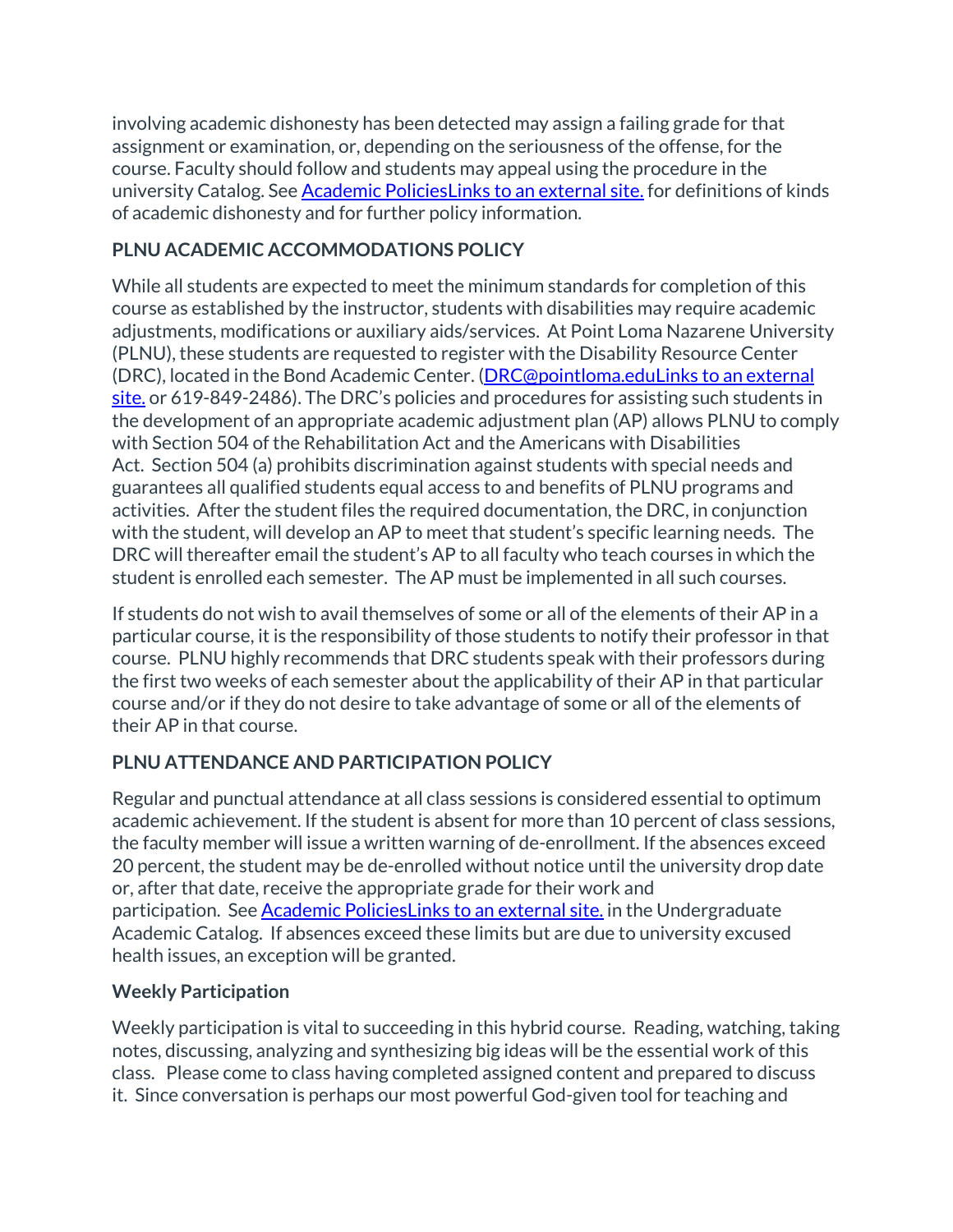learning really complicated ideas, we strongly encourage students to fully invest themselves in this portion of the class.

### **ONLINE COURSE COMMUNICATION**

Since communicating online is very different than face-to-face, students should make every effort to think about how and what they communicate over the internet. Speaking and writing in informed, relevant, and respectful ways is an expectation of all students, particularly as we discuss issues that defy formulas and objective answers. Disagreements may exist, but Drs. Cater and Wicks are committed to making HIS/COM4090 respectful and safe for everyone.

In terms of communicating with your professors, students will be responsible for all messages sent by them to their PLNU email and Canvas accounts. Since Drs. Caters and Wicks frequently provide clarifying notes about course content and assignments, please check your accounts daily. If you have questions, comments, or concerns about the course, communicate them respectfully through email to: bcater@pointloma.edu or jwicks@pointloma.edu. However, please do not expect your professors to respond during the weekend (Friday evening to Sunday evening) unless it is an emergency. If that is the case, please indicate it in the subject line of your email.

### **SPIRITUAL CARE**

Please be aware PLNU strives to be a place where you grow as whole persons. To this end, we provide resources for our students to encounter God and grow in their Christian faith. If students have questions, a desire to meet with the chaplain or have prayer requests you can contact the [Office of Spiritual Development](https://www.pointloma.edu/offices/spiritual-development) Links to an external site.

# **USE OF TECHNOLOGY**

Since most courses will have online components, in order to be successful in the online environment, you'll need to meet the minimum technology and system requirements; please refer to the *[Technology and System Requirements](https://help.pointloma.edu/TDClient/1808/Portal/KB/ArticleDet?ID=108349)* Links to an external [site.i](https://help.pointloma.edu/TDClient/1808/Portal/KB/ArticleDet?ID=108349)nformation. Additionally, students are required to have headphone speakers compatible with their computer available to use. If a student is in need of technological resources please contact [student-tech-request@pointloma.eduLinks](https://mail.google.com/mail/?view=cm&fs=1&tf=1&to=student-tech-request@pointloma.edu) to an external site..

Problems with technology do not relieve you of the responsibility of participating, turning in your assignments, or completing your class work.

Below is an approximate class schedule. Dr. Cater reserves the right to make changes as they become necessary.

Sept. 2: Origins and Decline (prehistory to 1900)

-discuss Zero Break (ZB) Part I: Cook, Twain, Melville

-Paipo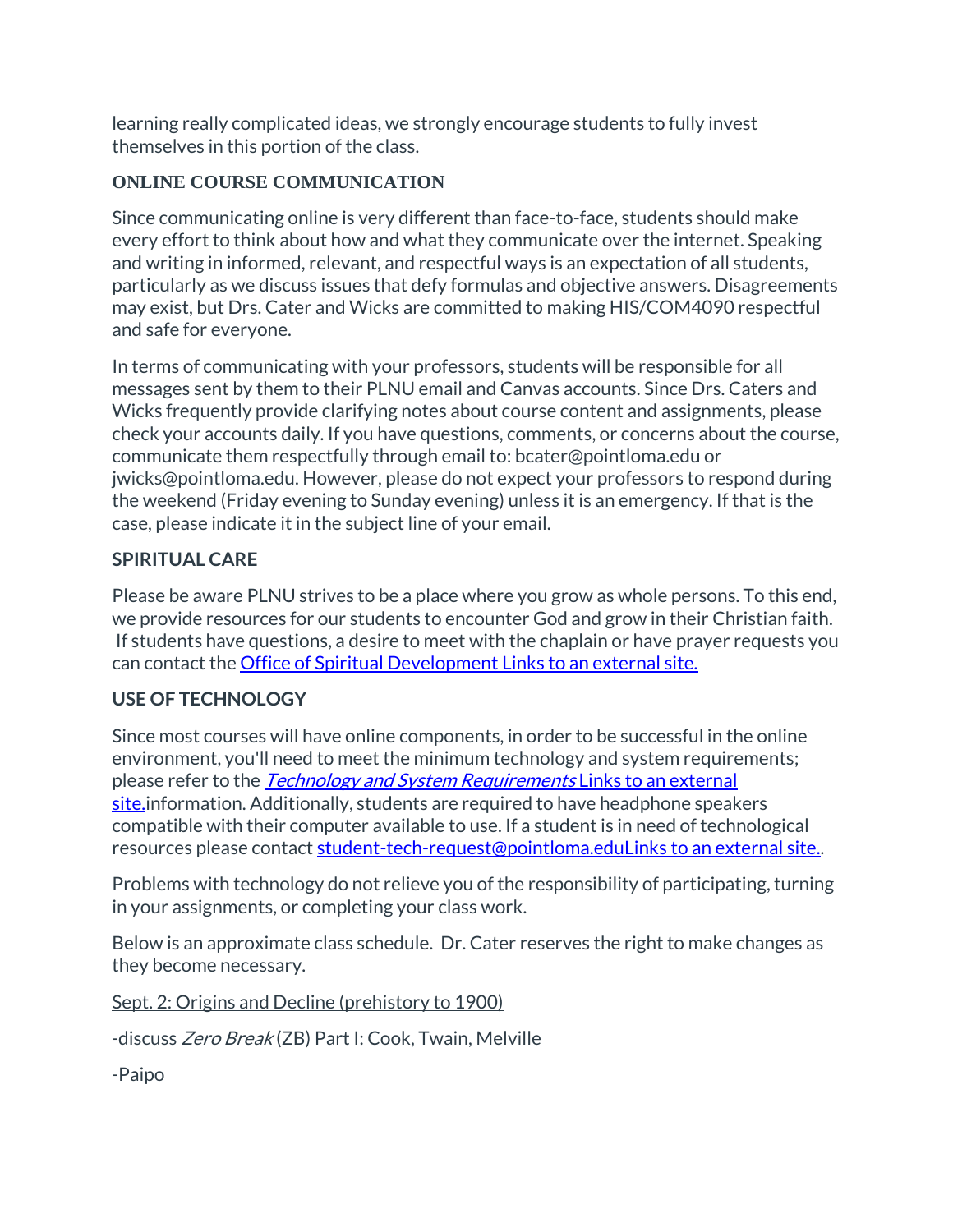Sept. 9: Revival (1900-1945)

-discuss ZB: London

Sept. 16: On the Edge (1945 to late 1950s)

-discuss Cater, "Combo Swell" [https://viewpoint.pointloma.edu/combo-swell/Links](https://viewpoint.pointloma.edu/combo-swell/) to an [external](https://viewpoint.pointloma.edu/combo-swell/) site.

-discuss bottom contours

-Kookbox and Simmons Glider

Sept. 23: Surf Mania (late 50s to 1967)

-summary of ZB Part IV due

-discuss surf ethics

-Takayama Longboard

Sept. 30: Revolution (1966-1974)

-discussion of "Fish: The Surfboard Documentary"

[https://www.amazon.com/Fish-Surfboard-Documentary-Steve-](https://www.amazon.com/Fish-Surfboard-Documentary-Steve-Lis/dp/B01DCQQ5GG/ref=sr_1_1?dchild=1&keywords=fish+surf+movie&qid=1631846185&rnid=2941120011&s=instant-video&sr=1-1)[Lis/dp/B01DCQQ5GG/ref=sr\\_1\\_1?dchild=1&keywords=fish+surf+movie&qid=1631846](https://www.amazon.com/Fish-Surfboard-Documentary-Steve-Lis/dp/B01DCQQ5GG/ref=sr_1_1?dchild=1&keywords=fish+surf+movie&qid=1631846185&rnid=2941120011&s=instant-video&sr=1-1) [185&rnid=2941120011&s=instant-video&sr=1-1](https://www.amazon.com/Fish-Surfboard-Documentary-Steve-Lis/dp/B01DCQQ5GG/ref=sr_1_1?dchild=1&keywords=fish+surf+movie&qid=1631846185&rnid=2941120011&s=instant-video&sr=1-1) (Links to an external site.)

-Newbreak, Ab, Sub

-discussion of fin set-ups

Oct. 7: Fortune Seekers (1970 to early 1980s)

-summary of ZB: Part III due

-how to strap boards to rack

-review of *I Surf. Therefore I Am* due

-Guest Presentation: Hayden Gunson

Oct. 14: Revival and Progression (Mid-80s to 1990s)

-Midterm assigned

-how to read a swell at Point Loma + insert fins

-Black Beauty

Oct. 21: Tide Change - From Cater to Wicks

-Midterm due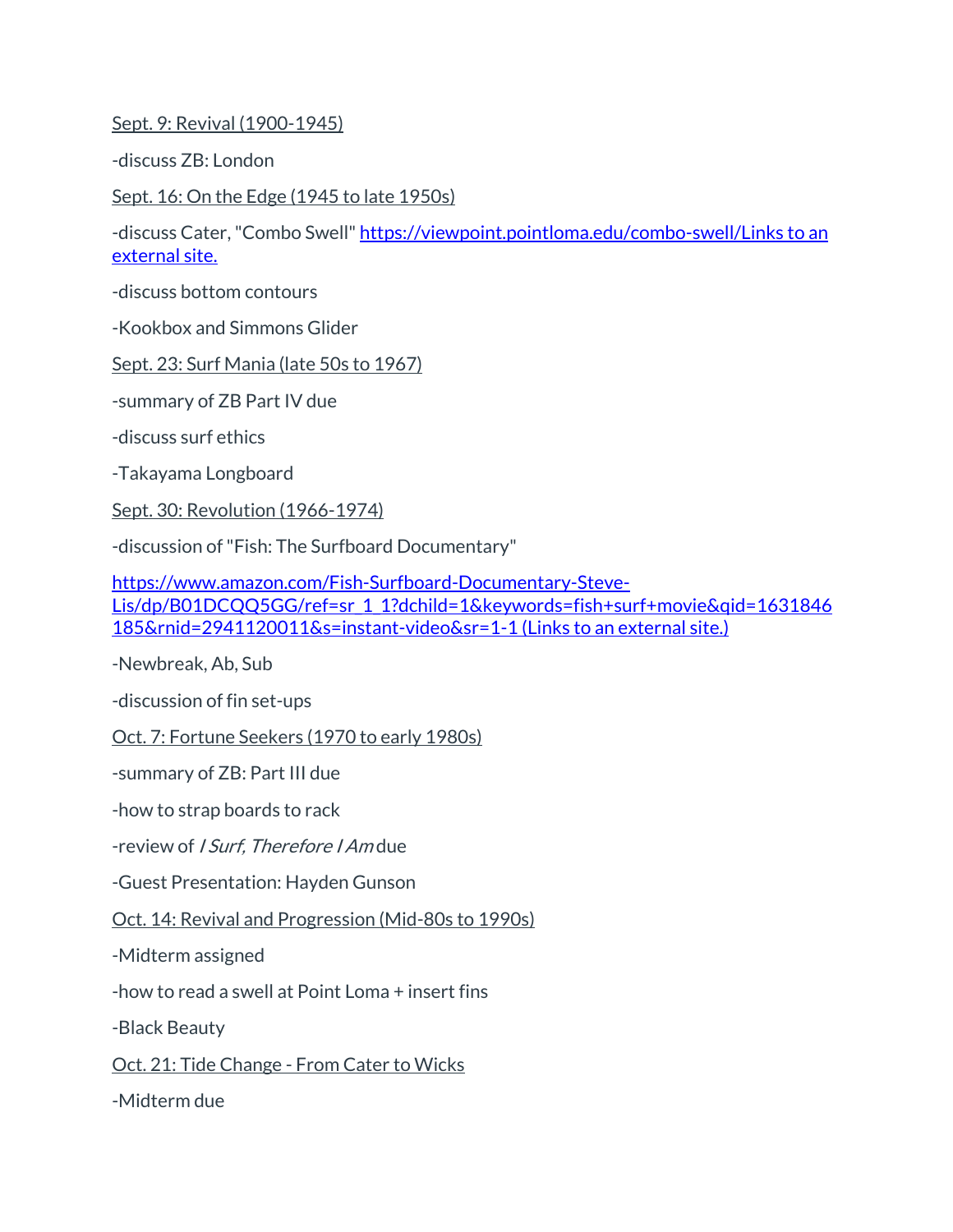-discuss the state of surfing today (1990s to present)

-summary of ZB: Part VI due

-bring YOUR boards!

#### Week 9 Oct. 28: 1950s

Read Booth, "The Political Economy of Surfing Culture," 318-322 (it is an excerpt from a longer essay we will discuss in class) Week\_9\_Reading.pdf Download Week\_9\_Reading.pdf

Watch: *Gidget* (Wendkos, 1959) -- watch it online on a streaming service

Quiz: Week 9 Quiz: when class starts at 4pm.

Lecture: "Film Narrative in Pop Culture" -- Key word: image

Week 10 Nov. 4: 1960s

Read: Wheaton, "Surfing Invaders in Surfing's White Tribe," 177-180 Week\_10\_Reading.pdf Download Week\_10\_Reading.pdf

Watch: *The Endless Summer* (Brown, 1966) -- watch it online on a streaming service

Quiz Week 10 Quiz: when class starts at 4pm.

Lecture: "Film & Cultural Studies: What is a surf film?" Key words: documentary and genre

Presentation: Group 1

Week 11 Nov. 11: 1970s

Read: Poetry Excerpts Week\_11\_Reading.pdf

Watch: *Morning of the Earth* (Falzon, 1972) -- watch it online on a or the streaming service FlixFling

Quiz: Week 11 Quiz: when class starts at 4pm.

Lecture: "Poetics: Poetry as focused expertise rather than abstract 'deep thoughts'" Key words: writing and editing

Presentation: Group 2 Films

Week 12 Nov. 18: 1970s continued

Read: Schilt, "The Appropriation and Packaging of Riot Grrrl Politics," 162-168 -- as stated in class: if the content is triggering, please reach out for an alternate reading -- the purpose is to analyze the appropriation of subcultures this week -- Week\_12\_Reading.pdf

Watch: *Big Wednesday* (Milius, 1978) -- watch it online on a streaming service

Quiz: Week 12 Quiz: when class starts at 4pm.

Lecture: "Film Narrative in Counter/Sub-Culture" Key words: noise/sound/dialogue